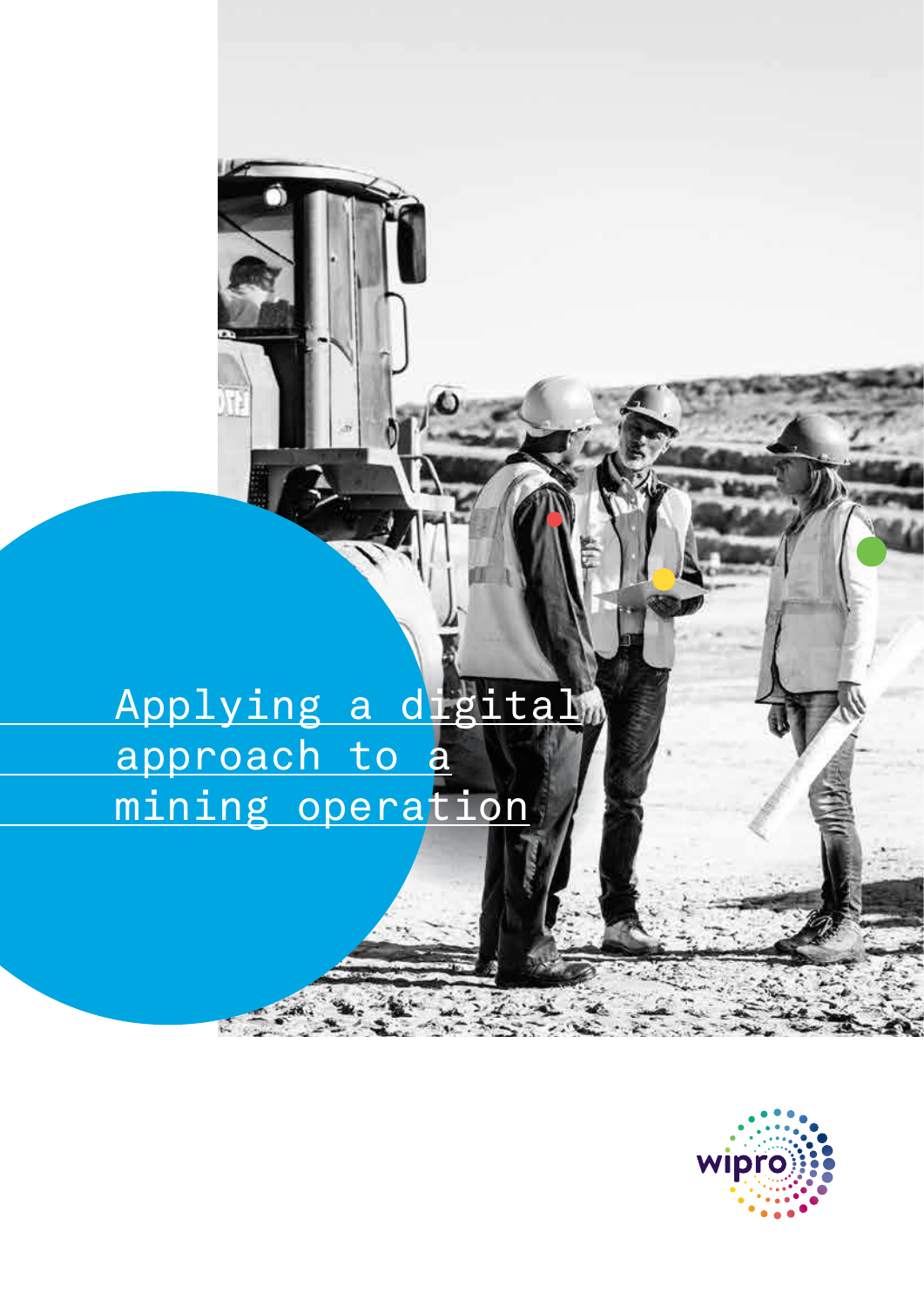he impact of digital technologies and the underlying benefits to a mining business is now well established. However, applying the approach at the site of a mining operation where local management control exists requires a flexible and pragmatic approach. Most modern mines have implemented legacy systems (with proprietary intellectual property) that collect data, contextualize as well as provide a preliminary analysis from such data. Having said that, they fall short in managing end-to-end workflows, and as a result, have in-built inefficiencies. Every mine is unique in some aspects (a deeper ore body underground operation, remoteness of deposit, a next generation workforce, a complex outbound supply chain, a low-grade deposit, high labor cost, etc.) Therefore, there is no one-size-fits-all and any overarching digital mining framework needs to be tailored to the individual operation in question. The impact of digital technologies and the wave interval control strategy could have underlying benefits to a mining business is now well established. However, and the model of the context between an open cast and an under

# **Approach to digital strategy**

The following section provides an overview of key digital strategies that are relevant across a broad category of mining sites. The devil however, lies in the details and the context for a site. A few examples to illustrate the same are given below:

- varied context between an open cast and an underground operation where the activities inherently are more dependent on one another and lack visibility and mature systems
- Worker safety via wearables would need to be relatively easier to conceptualize in an open cast operation versus an underground operation where environmental conditions are more detrimental (which could again vary depending on commodities—metals vs. non-metals such as coal)
- Optimized delivery planning could be relatively simple for a single site operation versus an operation where multiple modes of transport are involved and the miner's control over the supply chain (rail, ports ownership, etc.)
- Video analytics for safety and security would depend on the local context of the mine location and socio-economic factors
- Asset visibility could vary depending on existing dispatch systems used, its coverage for all asset types and ability to manage individual areas (drill-blast, haul road, load-haul, rom & dumps, etc.)

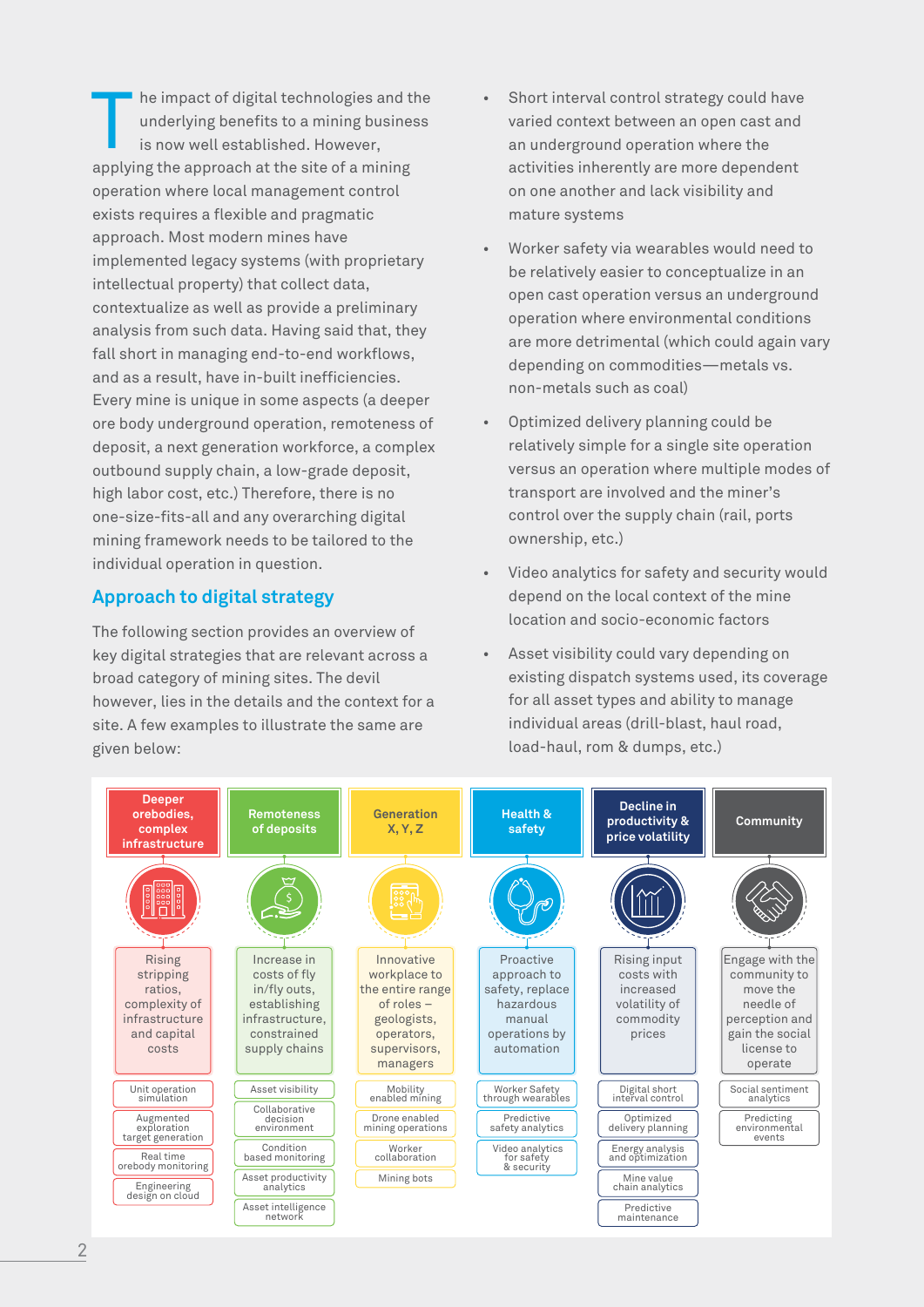

**The benefits of a digital program in mining is well documented with significant untapped potential for productivity improvement.**

So, a carefully thought-out strategy with prioritization needs to be arrived at before embarking on a digital mission to transform the site operation.

## **Applying a digital mining framework to a mining site**

Once the broad digital strategies are arrived at and understood, the next step is to undertake an assessment and review of the processes and applications that are currently being used for each mining function in the scope of the digital strategy. This is important to understand the investment that has already been made and if all areas are in focus. Identify how close the current applications and landscape fit with industry best practices for operational functions. This will review the key operational technologies at the mine to determine their existing use, their existing configurations and determine improvement projects and the technology roadmap they need to improve their operations and identify opportunities for cost reduction and increased productivity and safety.

Once this review is done, each digital strategy can be broken down into multiple use cases, with each having a journey of its own (often spanning multiple years) which can be programmed into a roadmap of digital projects to be delivered in an agile manner using a set of integrated platforms. It is likely that a combination of leveraging existing technology investments (enablers for digital) and modern digital technologies would be used with intermediate transitional approaches to usage of full blown integrated digital platforms

## **Few key considerations:**

These are important guidelines to keep in mind while adopting a framework to a site operation:

- Identify operations management site champions for each strategy, not just IT alone. A top-down approach is important to harvest business value. Mining GMs to the COO must own such a program to a great degree.
- Identify quick wins for buy-in from the business and operations to sustain business sponsorship of the program, especially in the first 12 months of the program
- Adopt agile approaches to build block by block rather than prolonged backend design where the full fruits can only come months later
- Adopt an enterprise architecture philosophy to digital design and integration, something that would continuously evolve as the digital technologies are also maturing. Identify dependencies early as they could impact technology choices being made in the short and long term
- Updating the operating model: Change management programs are needed to help through the dramatic changes—for example, learning how and why to use a connected worker interface rather than turning to their familiar, dog-eared manual way of exchanging data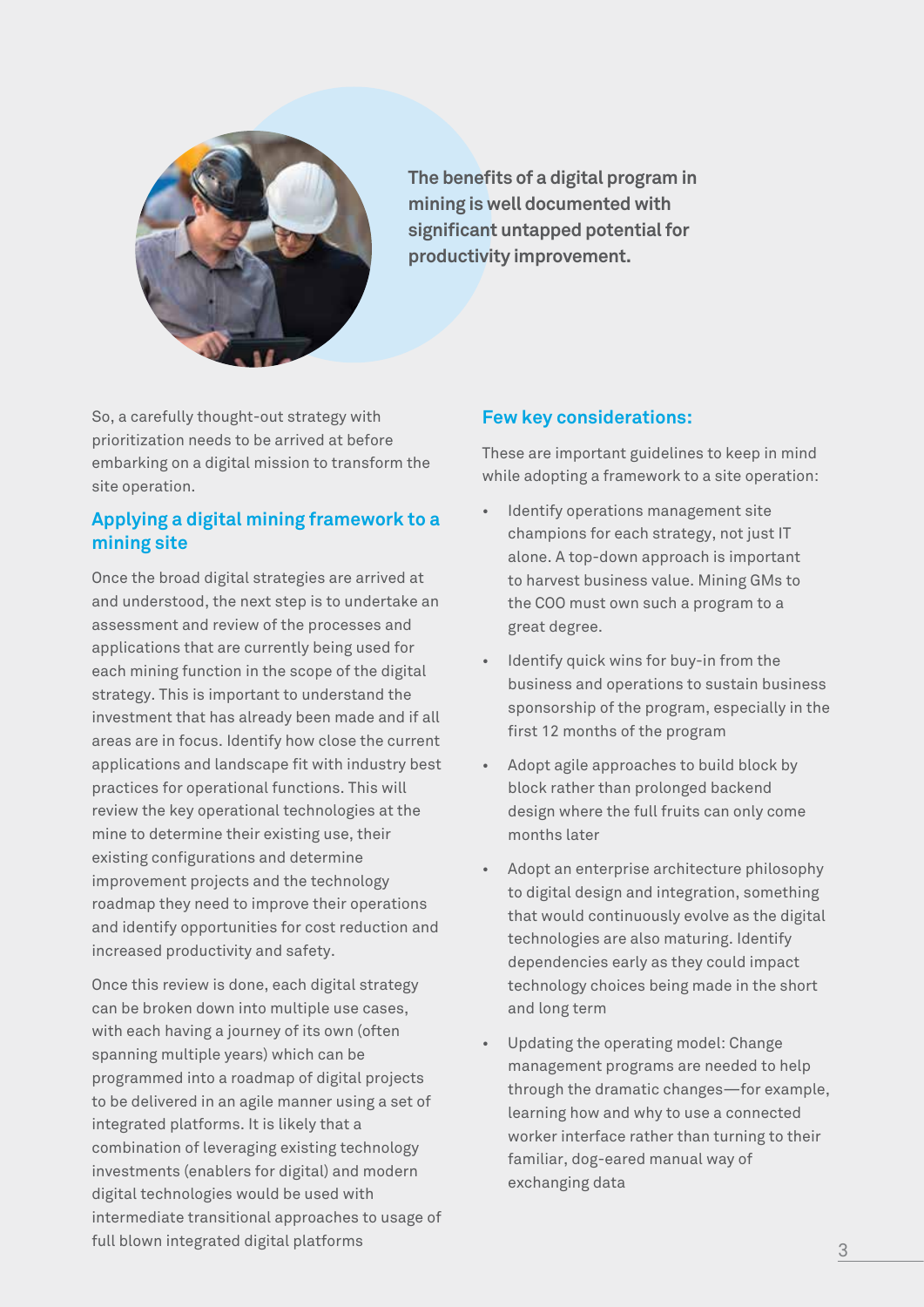### **Conclusion:**

The benefits of a digital program in mining is well documented in the media. There is significant untapped potential for productivity improvement with a global average overall equipment effectiveness (OEE) performance of 27 percent for underground mining, 39 percent for open-pit mining, and 69 percent for crushing and grinding—compared with 88 percent for

upstream oil and gas, 90 percent for steel, and 92 percent for oil refining. A 30 percent+ productivity benefits and cost reduction is not unachievable provided the hurdle of integration with existing technologies is overcome and risks of lack of knowledge to exploit new technologies is managed by the mining organization.

#### **References:**

How digital innovation can improve mining productivity. (https://www.mckinsey.com/industries/metals-and-mining/ our-insights/how-digital-innovation-can-improve-mining-productivity)

### About the author

**Sudip Chaudhuri** Mining Practice, Wipro Limited.

Sudip Chaudhuri heads the mining practice in Wipro and leads a team of domain and technology professionals working in the areas of Mining Process Optimization. Over a period of 20 years, Sudip has had extensive experience in applying IT for Mining and Mineral Processing industries across roles of go to market, conceptualization, solution design, delivery of complex operations centric programs.

In his role as a practitioner he has successfully led or mentored multiple projects for improving asset utilization, operational efficiencies, driving insights from data, capital project portfolio strategies and embedding technology in operations for improving work practices that lead to top line growth and bottom line savings. In his current role he is responsible for advising clients on mining systems, creating innovative solutions and developing competencies that can provide the right technology enablement in a challenging industry environment.